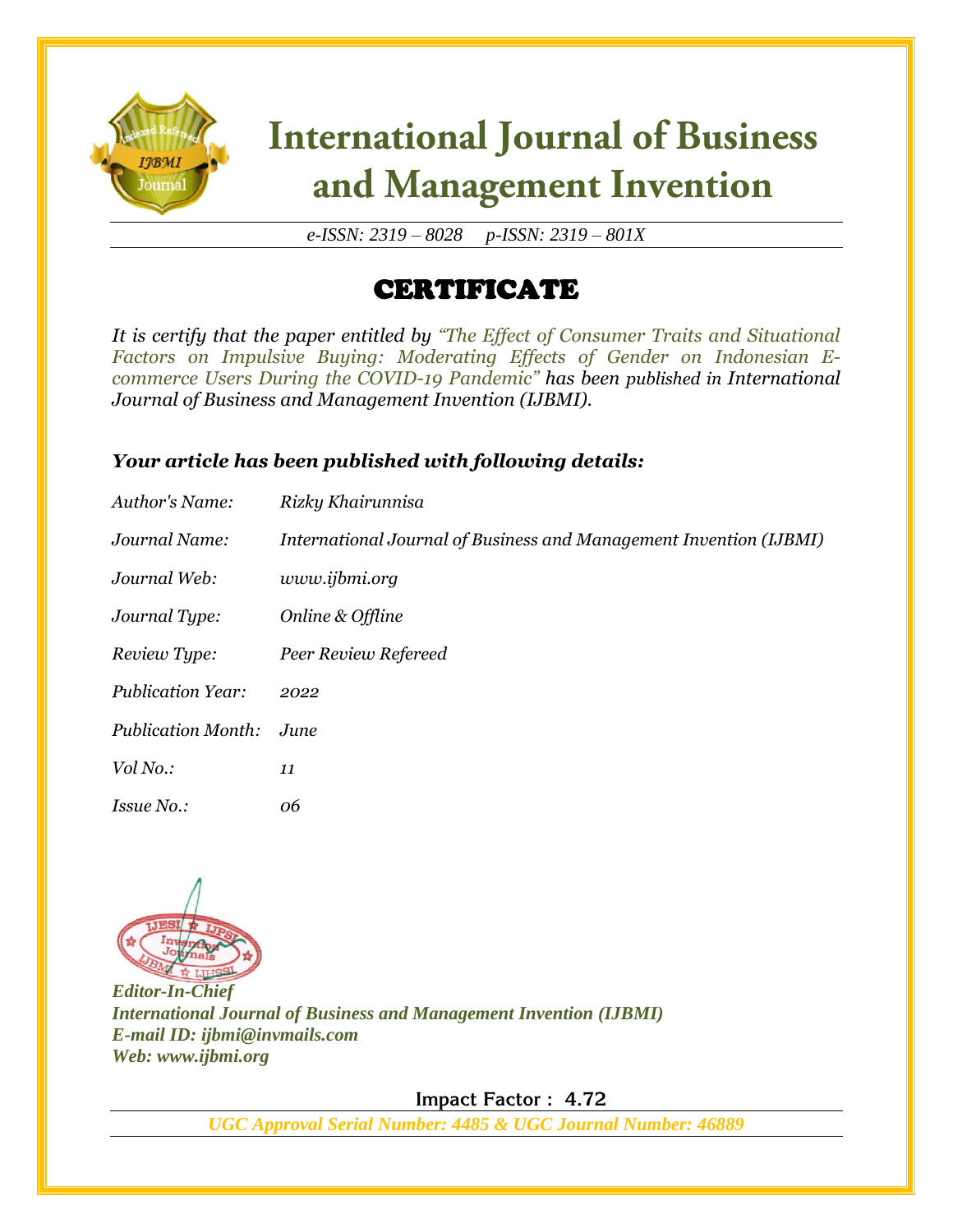

# **International Journal of Business** and Management Invention

*e-ISSN: 2319 – 8028 p-ISSN: 2319 – 801X*

## CERTIFICATE

*It is certify that the paper entitled by "The Effect of Consumer Traits and Situational Factors on Impulsive Buying: Moderating Effects of Gender on Indonesian Ecommerce Users During the COVID-19 Pandemic" has been published in International Journal of Business and Management Invention (IJBMI).*

#### *Your article has been published with following details:*

| Author's Name:            | Satria Bangsawan                                                   |
|---------------------------|--------------------------------------------------------------------|
| Journal Name:             | International Journal of Business and Management Invention (IJBMI) |
| Journal Web:              | www.ijbmi.org                                                      |
| Journal Type:             | Online & Offline                                                   |
| Review Type:              | Peer Review Refereed                                               |
| <b>Publication Year:</b>  | 2022                                                               |
| <b>Publication Month:</b> | June.                                                              |
| Vol No.:                  | 11                                                                 |
| <i>Issue No.:</i>         | 06                                                                 |



*Editor-In-Chief International Journal of Business and Management Invention (IJBMI) E-mail ID: ijbmi@invmails.com Web: www.ijbmi.org*

 **Impact Factor : 4.72** 

*UGC Approval Serial Number: 4485 & UGC Journal Number: 46889*